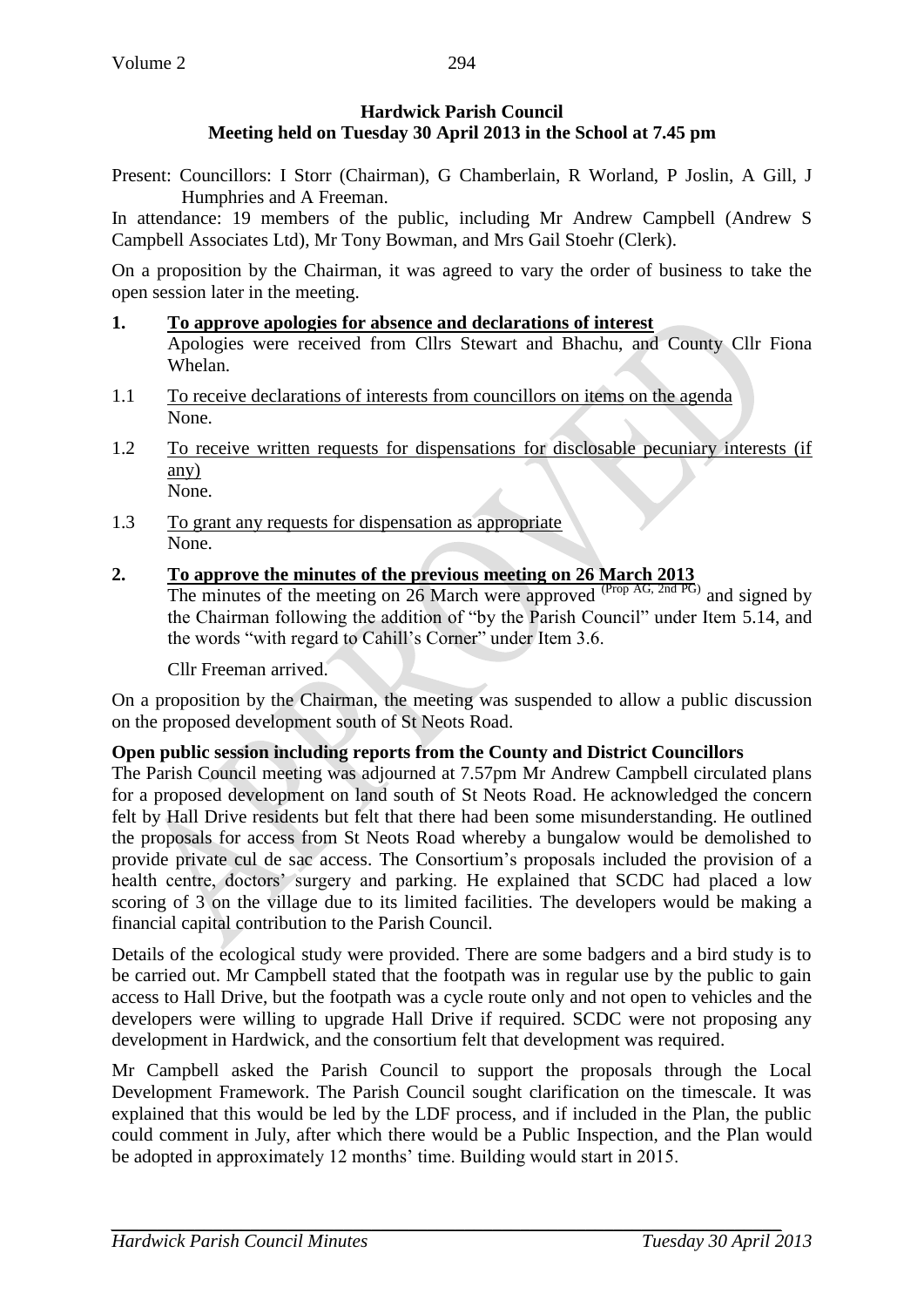In response to a question regarding access via Meridian Close, it was clarified that access would be via St Neots Road. It was intended that the road would be adopted by the Council.

The acreage was stated to be 12 acres of housing, with 50 community (affordable) homes.

Emergency access only would be provided via Hall Drive. There would be a barrier with a cycleway.

Consultation with the surgeries at Comberton and Bourn had not yet taken place. It was planned to incorporate elderly residents' dwellings adjacent to the health centre with a possible day care centre if required by the village.

A resident of Hall Drive asked how many houses would be built in Hall Drive. In response it was stated that none would be adjacent, but only the public footpath off the road was marked, as the plan was schematic only. The resident stated that residents adjacent to Hall Drive within the development site said they knew nothing about the plans.

Another resident of Hall Drive noted that there might be 300 people living on the development who would want to walk over Hall Drive at similar times. Concerns were expressed about pedestrian access via Hall Drive. Mr Campbell stated that only a few people walking to school would use it, and no more than the number of villagers presently using their clients' land. Concerns were expressed for the safety of children walking along Hall Drive due to the condition of the road and the presence of vehicles. Mr Campbell offered to make up the road to a pedestrian cycleway to be adopted by the authority.

A third resident of Hall Drive stated that it was not possible for people to walk and drive down Hall Drive at the same time, and it would be unsafe if more people were to access it. The width of the road presented a safety concern, and no offer to widen it had been made. The shared surface would only be 4.5 metres. The School had offered a walking bus.

A fourth resident of Hall Drive said that the road was only 11 feet wide in front of his property and there was no space for a footpath or for vehicles to pass pedestrians, especially those with pushchairs. There was insufficient space for emergency services or regular refuse collection vehicles which currently scrape through and scrape the hedges. There was concern about potential accidents.

In response to a question from a resident of Meridian Close, it was stated that the consortium owned the track, and that vehicle access to the back garden of 311 St Neots Road was via the track. However, the Parish Council did not think there were access rights via the track.

Regarding the hawthorn trees, it was stated that some would be kept but there would be selective clearance, yet to be determined.

The presence of Great Crested Newts would require the involvement of the Ecology Officer.

It was observed that the deeds of some residents of Hall Drive allowed them to use the track and the erection of a barrier gate prevented them from access. Mr Campbell indicated that the members of the consortium could already access Hall Drive. It was observed that the cycle route from St Neots Road via Millers Way was already available to use and safe. However the Parish Council clarified that Millers Way was not a right of way, although the Council had been trying to have it made a public right of way.

The Parish Council raised statutory matters such as drainage and legal issues. The consultation process via the LDF and the formal planning process were clarified. When asked, Mr Campbell offered to show the impact assessments for when the development had been built.

The meeting resumed at 8.40 pm.

## **3. Matters arising and carried forward from the last or previous meetings**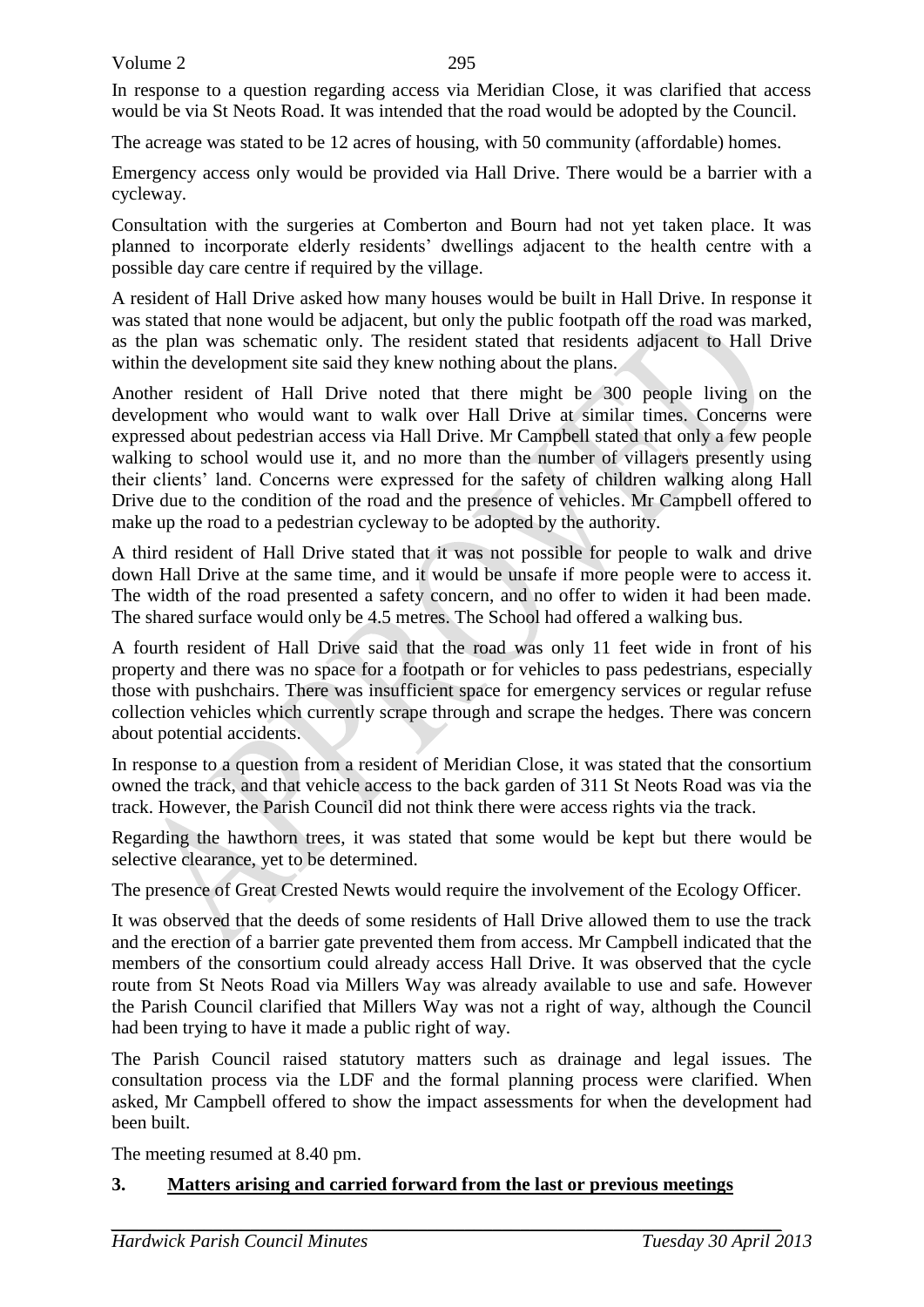Volume 2

3.1 (3.3) HSSC Lease renewal

Mr Bradbury's email correspondence was considered and Parish Council appointed its Chairman, Clrr Storr to liaise with him regarding his instructions and the history of the property.

Consideration was given to an email from Mr Fred Rason, HSSC Secretary requesting that the Parish Council make a significant contribution towards the updating the smoke detection sensors, mains power circuit and secondary alarm sounder to bring the fire warning system up to current standards.

It was agreed (Prop IS, 2nd GS) to contract Cromwell Fire for the necessary upgrades at a cost of £1250 plus VAT.

3.2 (3.6) Minor Highways Improvement scheme and improvements at Cahill's Corner It was noted that shortlisting by the County Council had taken place but Hardwick had not been invited to the meeting. Discussions regarding Cahills Corner was carried forward to the next meeting.

Cllr Chamberlain left the meeting at 8.50 pm.

3.3 (4.1) Andrew S Campbell Associates Ltd – planning proposals, land south of St Neots Road

Taken earlier.

3.4 (5.1.1) S/0255/13/FL – Land next to Casa di Foseta – report on meeting with Jean Hunter

Cllr Storr reported that SCDC had previously refused an application for three bungalows so was unlikely to approve the latest application. The Parish Council was still urging SCDC to licence the site properly with no caravan use over the winter. Cllr Chamberlain returned during this item at 8.52 pm.

3.5 (7.2) Paving under gate, Egremont Road play area – to note action taken

It was noted that the Clerk together with the Chairman had used delegated powers to approve the quotation of  $\pounds 260$  from Reids Playground Maintenance for the Egremont Road repairs, plus £45 for the fun box caps, resulting in a saving of £100 by having both done at the same time.

3.6 (8) Tennis Court refurbishment including surfacing and electrics – to consider quotations received It was agreed (Prop GC, 2nd PJ) to delegate acceptance of the quotation for the electrical

repairs to the Clerk in conjunction with the Chairman..

3.7 Advice on signage at Recreation Ground when ball games are played The advice of Paul Clayden at the Local Councils Advisory Service, that a warning sign was not necessary, was noted. HSSC are to be informed.

## **4. Correspondence/communications received**

- 4.1 Resident request for new playground It was agreed to thank the resident for her offer but to respond that the Parish Council has provided a wide range of play equipment over four sites, which are very well used.
- 4.2 Resident ball games at Grace Crescent It was agreed to write to Hundred Houses to pass on the resident's comments.
- 4.3 Hardwick Community Association affiliation It was agreed  $(\text{Prop IS}, \text{2nd RW})$  to affilitate to the Community Association at a cost of £15.
- 4.4 PCSO Karen Mahoney Neighbourhood Watch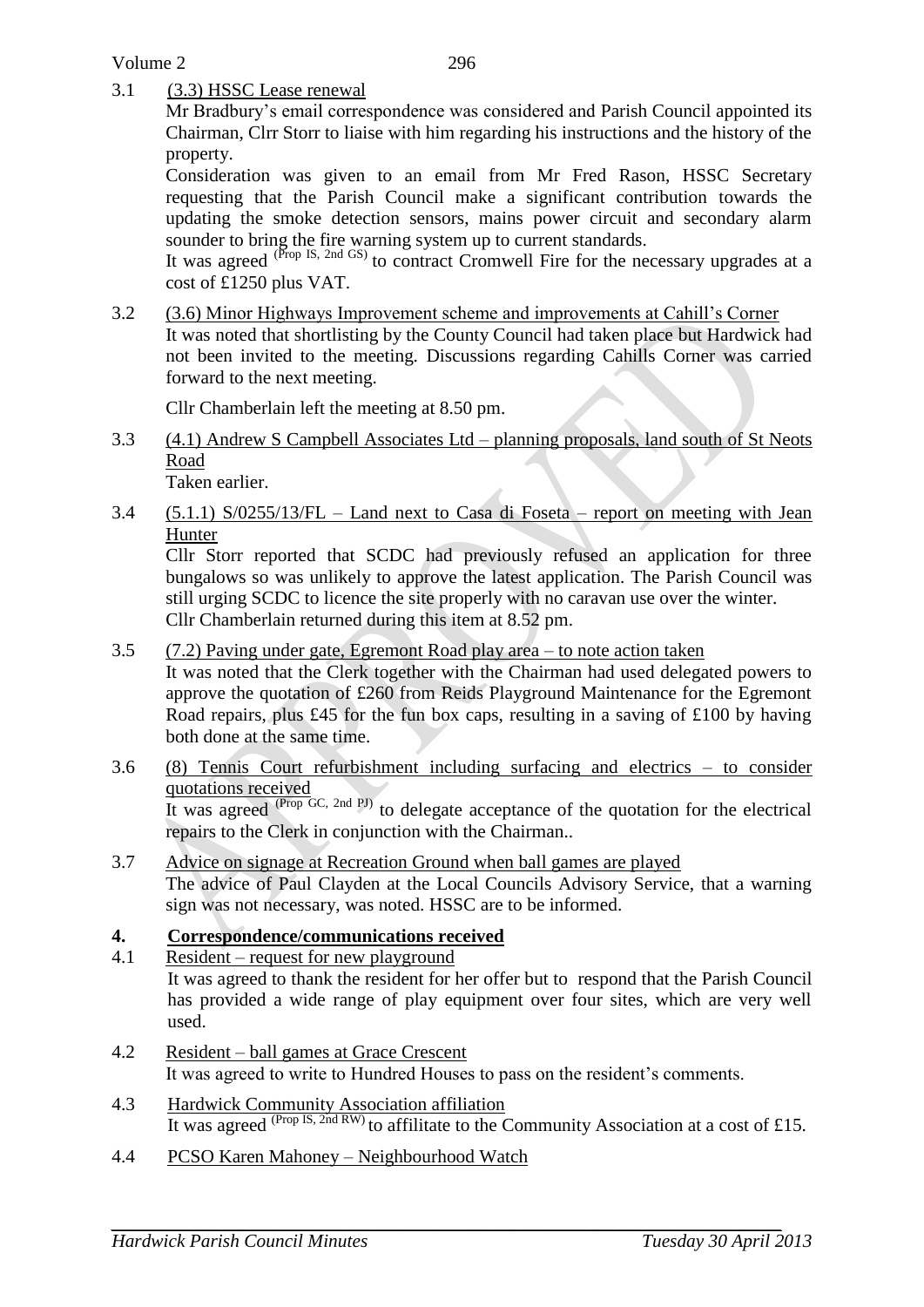#### Volume 2

297

In response to the request from PCSO Mahoney the Parish Council agreed to cover the cost of hire for the school community room for a meeting about Neighbourhood Watch.

- 4.5 SCDC Local Plan Parish Council proposals Noted.
- 4.6 Resident request for broken concrete post repair adjacent to 96 Limes Road It was agreed that the Chairman would take a look and that the Clerk would put repairs in hand if the post was the Parish Council's responsibility.

## **5. Planning applications and decision notices**

- 5.1 Planning applications received since the last meeting On a proposition by the Chairman, it was agreed to vary the order of business to take item 5.1.1 last.
- 5.1.2 S/0630/13/FL Land adj 3 Lark Rise Two dwellings This application will be going to the Planning Committee on 8 May.
- 5.1.3 S/0854/13/FL 17 St Neots Road Single storey extension to existing garage The Parish Council recommended approval as there was a similar development in the vicinity. (Prop GC, 2nd IS)
- 5.1.4 S/0562/13/FL Land adj 311 St Neots Road erection of dwelling The Parish Council recommended approval. (Prop GC, 2nd PJ)
- 5.1.1 S/0282/13/FL 147 St Neots Road Proposed mixed use development of hotel, restaurant and takeaway and associated works

The Chairman proposed that the application should be approved without any comments but this proposal was not seconded.

A second proposal (Prop GC, 2nd PJ, 5 in favour, 1 against, 1 abstention) was made to recommend approval subject to the requirement that the parking arrangements be extended to prevent cars parking on Cambridge Road. This could be attained by moving the building from its existing footprint or by approaching the owner of the adjacent property to obtain parking permission. Yellow lines should be provided in Cambridge road between BT and the junction. If the Planning Officer is minded to recommend refusal the Parish Council will speak at the Planning Committee

The Chairman requested the vote be recorded which was Cllrs Chamberlain, Joslin, Humphries, Gill and Worland in favour; Cllr Storr against the proposal (because of the required parking conditions) and Cllr Freeman abstained.. .

- 5.2 SCDC Decision notices
- 5.2.1 S/2460/12/FL Sunday school building, St Mary's Church, Main Street Retrospective application for temporary portacabin – Permission granted by SCDC. Noted.
- 5.3 Tree works applications

None. It was noted that a supplementary quotation of £280 from Acacia Tree Surgery for surveying additional areas had been accepted by the Clerk under her delegated powers.

### **6. Members reports and items**

6.1 Trees

Cllr Gill reported that he had looked at the trees as requested at the last meeting and that the alleged tree work had taken place some time ago and was of no concern to the Parish Council. He also reported on a complaint that had been made to SCDC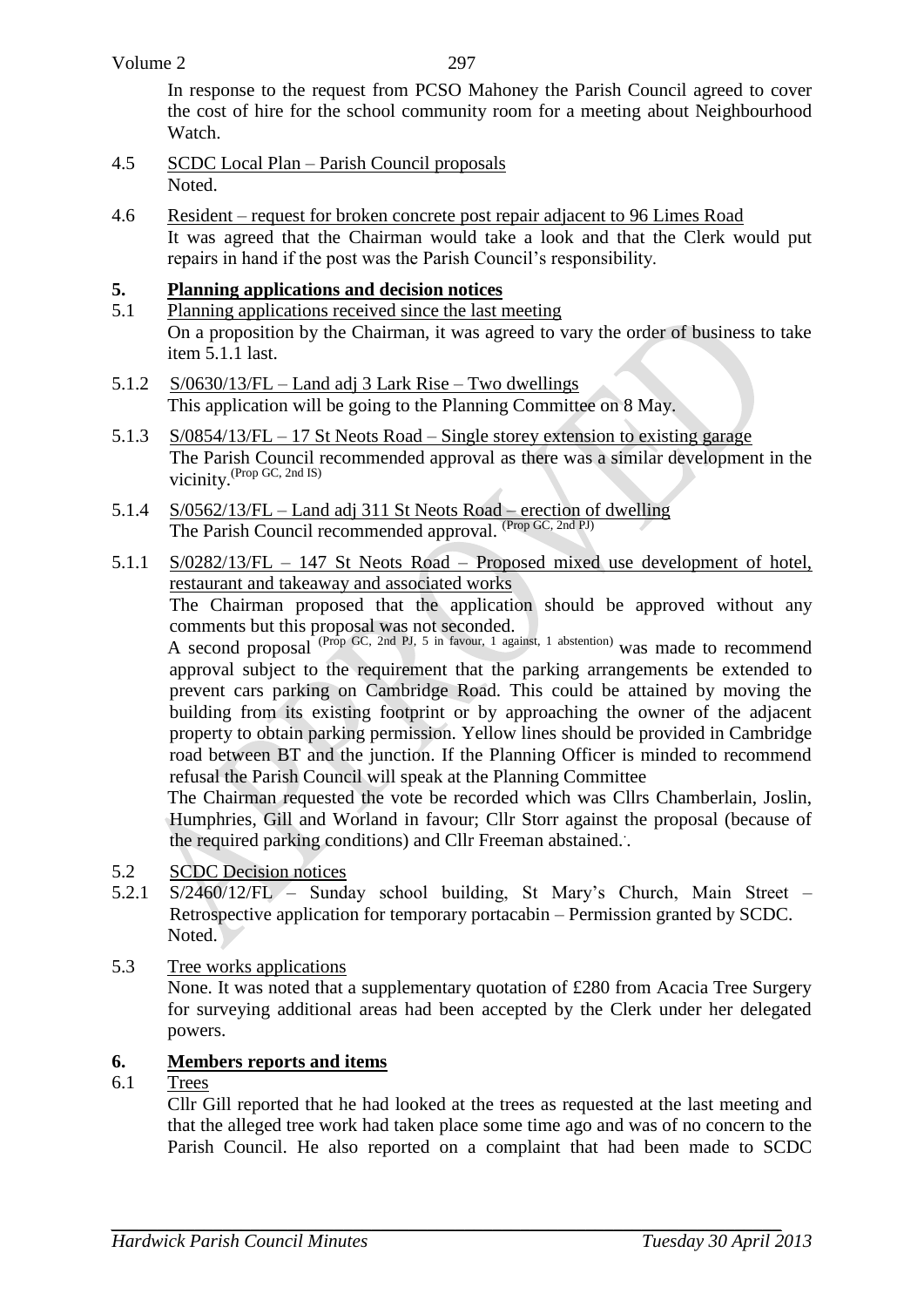298

regarding the removal of hawthorn trees by Meridian Close and a gate which had been erected and blocked off at Hall Drive.

# 6.2 Footpaths

Cllr Joslin reported on work to the Wimpole Way and circulated photographs. The cost of the work had been covered by a grant from CCC.

# **7. Finance, procedure and risk assessment**

7.1 To receive the financial report and approve the payment of bills The financial report was received and considered and invoices and bank statements were checked before the cheques were signed at the end of the meeting. The payments as listed in the finance report were unanimously approved for payment  $(\text{Proof}, 2nd AG)$ It was agreed not to affiliate to CAPALC.

| C Lyon (Hardwick Happenings Honorarium)                                       | £40.00   |
|-------------------------------------------------------------------------------|----------|
| SCDC (Eurobin)                                                                | £14.70   |
| SCDC (Ellison Lane dog bin)                                                   | £29.70   |
| Comberton Parish Council (Shared training)                                    | £10.00   |
| <b>Salaries</b>                                                               | £315.20  |
| Playsafety Ltd (Play inspection)                                              | £390.00  |
| Algar Signeraft (Signs)                                                       | £283.20  |
| CGM (Bike stands)                                                             | £168.00  |
| RPM (Play equipment repairs)                                                  | £402.00  |
| Hugh Pearl Land Drainage (Drainage work)                                      | £4119.60 |
| Hardwick School (Room hire)                                                   | £48.00   |
| CGM (Wimpole Way repair)                                                      | £2016.00 |
| Victoire Press (Hardwick Happenings)                                          | £569.00  |
| Grounds by Rounds (Grass cutting)                                             | £303.01  |
| Chris Fuller (Turf)                                                           | £77.40   |
| LGS Services (Admin Support)                                                  | £1302.38 |
| Canalbs Ltd (Internal audit)                                                  | £113.35  |
| Credits including the Precept and the SCDC Precept grant and County Council's |          |

Wimpole Way grants were noted.

- 7.2 Internal Auditor report to the Council and to appoint an Internal Auditor for FY 2014 The advice from the Internal Auditor was considered and noted. It was agreed to reappoint Mrs Jacquie Wilson of Canalbs as Internal Auditor for the financial year ending 2014 at an hourly rate of £35ph plus mileage.
- 7.3 Approval of accounts and completion of the Annual Governance Statement FY2013 The accounts for FY 2013 were approved <sup>(Prop GC, 2nd PJ)</sup> by resolution of Hardwick Parish Council and the Annual Return Section 1 and supporting papers were signed by the Chairman. The questions 1-8 in the Annual Governance Statement were considered and answered "Yes" and Question 9 answered "Not applicable" before being signed by the Chairman.
- 7.4 Play areas and skate park inspection reports The reports for the Church Play Area and the Skatepark were received. The Parish Council confirmed that it would cover the cost of the paint for the painting of the play equipment at Egremont Road by the Mears Group.
- 7.5 To consider any quotes for urgent work required because of risk None.
- 7.6 Banking and High Interest Deposit Account rates Lloyds Bank interest rates were noted and the Clerk reported she was looking into Cambridge Building Society and Savings Bonds. Carried forward.